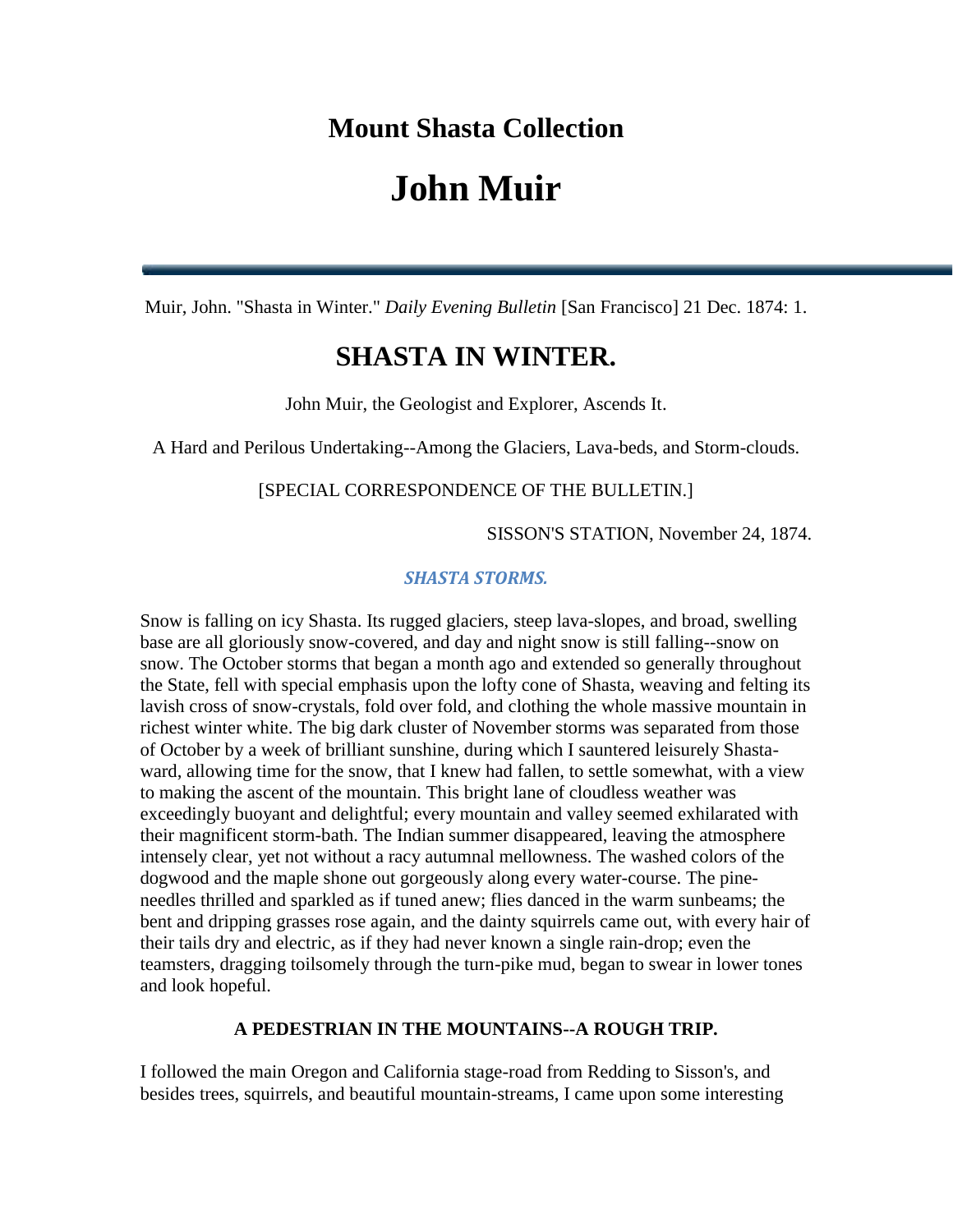men, rugged, weather-beaten fellows, who, in hunting and mining, had been brought face to face with many a Shasta storm. Most of them were a kind of almanac, stored with curious facts and dates and ancient weather-notes, extending through a score of stormy mountain years. Whether the coming winter was to be mild or severe was the question of questions, and the diligence and fervor with which it was discussed was truly admirable. A picturesque series of prognostications were offered, based by many different methods upon the complexion of the sky, the fall of leaves, the flight of wild geese, etc., each of which seemed wholly satisfactory only to its author.

A pedestrian upon these mountain-roads is sure to excite curiosity, and many were the interrogations put concerning my little ramble. When told that I came from town for an airing and a walk, and that icy Shasta was my mark, I was invariably informed that I had come the wrong time of year. The snow was too deep, the wind too violent, and the danger of being lost in blinding drifts too great. And when I hinted that clean snow was beautiful, and that storms were not so bad as they were called, they closed the argument by directing attention to their superior experiences, declaring most emphatically that the ascent of "Shasta Butte" through the snow was impossible. Nevertheless, I watched the robins eating wild cherries, and rejoiced in brooding over the miles of lavish snow that I was to meet. Sisson gave me bread and venison, and before noon of the 2d of November I was in the frosty azure of the summit.

#### **MOUNT SHASTA--A GLORIOUS PICTURE.**

In journeying up the valley of the Sacramento one obtains frequent glimpses of Mt. Shasta through the pine-trees from the tops of hills and ridges, but at Sisson's there is a grand out-opening both of the mountains and the forests, and Shasta stands revealed at just the distance to be seen most comprehensively and impressively. It was in the middle of the last day of October that I first beheld this glorious picture. Gorgeous thickets of the thorn, cherry, birch, and alder flamed around the meadow. There were plenty of bees and golden-rods, and the warm air was calm as the bottom of a lake. Standing on the hotelveranda, and looking only at outlines, there, first of all, is a brown meadow with its crooked stream, then a zone of dark forest--its countless spires of fir and pine rising above one another, higher, higher in luxuriant ranks, and above all the great white Shasta cone sweeping far into the cloudless blue; meadow, forest and mountain inseparably blended and framed in by the arching sky. I was in the heart of this beauty next day. Sisson, who is a capital mountaineer, fitted me out for calms or storms as only a mountaineer could, with a week's provisions so generous in kind and quantity it could easily be made to last a month in case of a fortunate snow-bound. Of course I knew the weariness of snow-climbing, and the stinging frosts, and the so-called dangers of mountaineering so late in the year, therefore I could not ask any guide to go with me. All I wanted was to have blankets and provisions deposited as far up in the timber as the snow would allow a pack-horse to go. Here I could make a storm-nest and lie warm, and make raids up or around the mountain whenever the weather would allow. On setting out from Sisson's my barometer as well as the sky gave notice of the approach of another storm, the wind sighed in the pines, filmy, half-transparent clouds began to dim the sunshine. It was one of those brooding days that Keith so well knows how to paint, in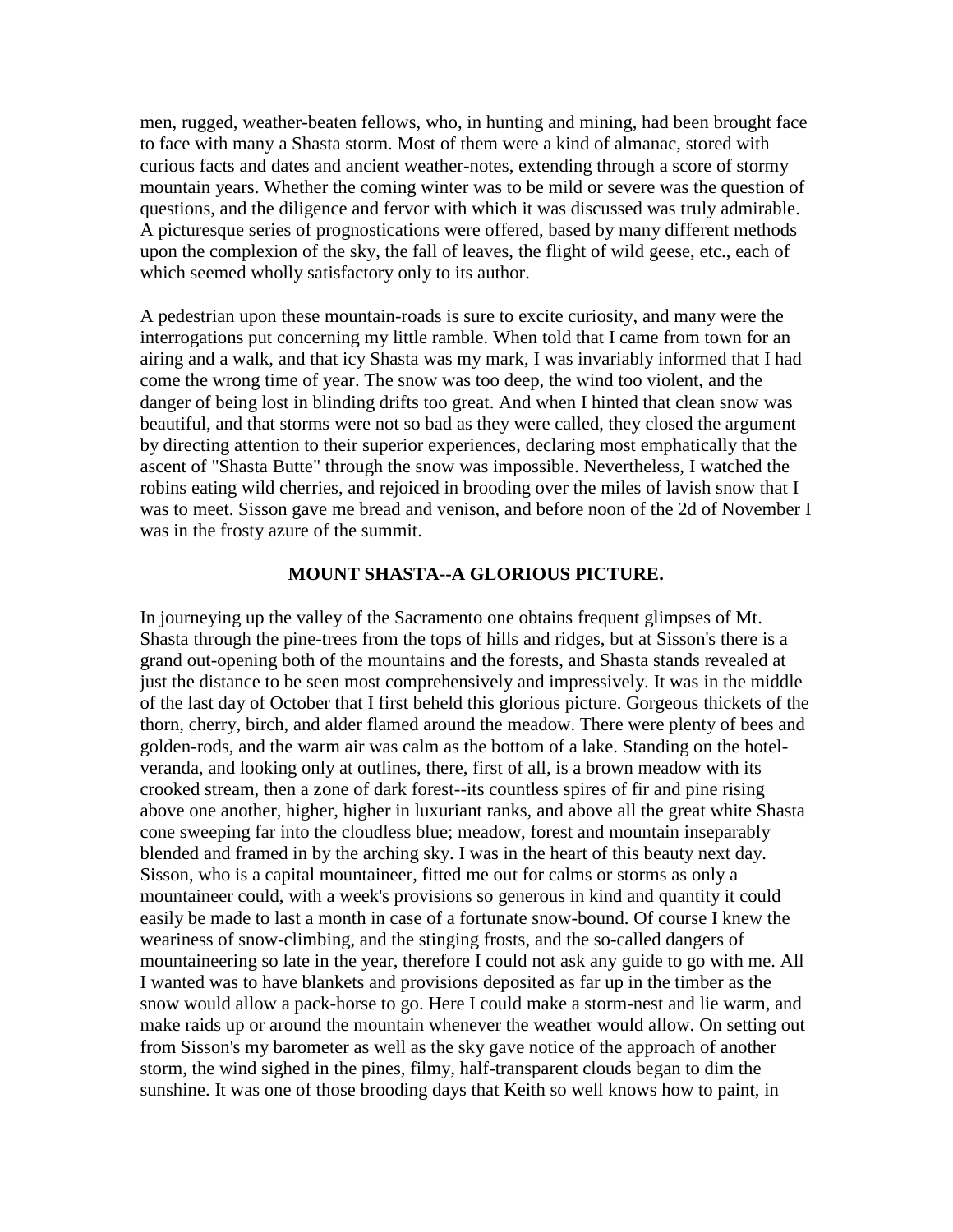which every tree of the forest and every mountain seems conscious of the approach of some great blessing, and stands hushed and waiting.

#### **ASCENDING SHASTA IN WINTER.**

The ordinary and proper way to ascend Shasta is to ride from Sisson's to the upper edge of the timber line,--a distance of some eight or ten miles--the first day, and camp, and rising early push on to the summit, and return the second day. But the deep snow prevented the horses from reaching the camping-ground, and after stumbling and wallowing in the drifts and lava blocks we were glad to camp as best we could, some eight or ten hundred feet lower. A pitch-pine fire speedily changed the climate and shed a blaze of light on the wild lava slope and the straggling storm-bent pines around us. Melted snow answered for coffee-water and we had plenty of delicious venison to roast.

Toward midnight I rolled myself in my blankets and slept until half-past one, when I arose and ate more venison, tied two days' provisions to my belt, and set out for the summit. After getting above the highest flexilis pines it was fine practice pushing up the magnificent snow-slopes alone in the silence of the night. Half the sky was clouded; in the other half the stars sparkled icily in the thin, frosty air, while everywhere the glorious snow fell away from the summit of the cone in flowing folds more extensive and unbroken than any I had ever yet beheld. When the day dawned the clouds were crawling slowly and massing themselves, but gave no intimation of immediate danger. The snow was dry as meal, and drifted freely, rolling over and over in angular fragments like sand, or rising in the air like dust. The frost was intense, and the wind full of crystal dust, making breathing at times rather difficult. In pushing upwards I frequently sank to my arm-pits between buried lava-blocks, but most of the way only to my knees. When tired of walking I still wallowed forward on all fours. The steepness of the slope--thirty-five degrees in many places--made any species of progress very fatiguing, but the sublime beauty of the snowy expanse and of the landscapes that began to rise around, and the intense purity of the icy azure overhead thrilled every fibre with wild enjoyment and rendered absolute exhaustion impossible. Yet I watched the sky with great caution, for it was easy to see that a storm was approaching. Mount Shasta rises 10,000 feet above the general level in blank exposure to the deep gulf-streams of air, and I have never been in a labyrinth of peaks and canyons where the dangers of a storm seemed so formidable as here. I was, therefore, in constant readiness to retreat into the timber. However, by half past 10 o'clock I reached the utmost summit.

#### **AMONG THE GLACIERS AND THE LAVA--THE DESCENT.**

I have seen Montgomery street, and I know that California is in a hurry, therefore I have no intention of saying anything here concerning the building of this grand fire-mountain, nor of the sublime circumference of landscapes of which it is the centre. I spent a couple of hours tracing the outlines of its ancient lava-streams, extending far into the surrounding plains and the path-ways of its ancient glaciers, but the wind constantly increased in violence, raising the snow in magnificent drifts, and forming it into long, wavering banners that flowed in the sun. A succession of small storm-clouds struck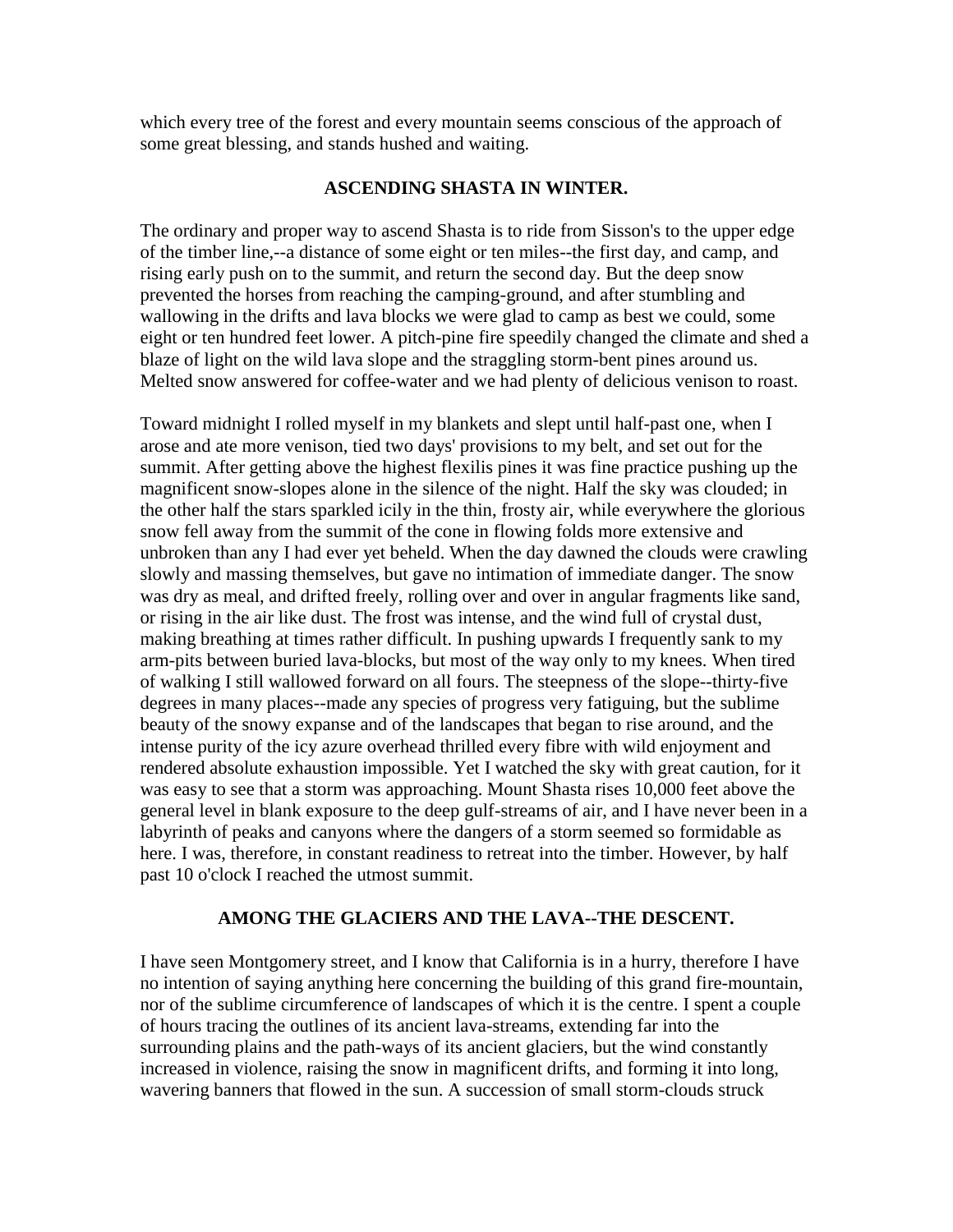against the summit pinnacles, like icebergs, darkening the air as they passed, and producing a chill as definite and sudden as if ice-water were dashed in one's face. This is the kind of cloud in which snow-flowers grow, and I was compelled to begin a retreat, which, after spending a few minutes upon the main Shasta glacier and the side of the "Crater Butte," I accomplished more than an hour before dark, so that I had time to hollow a strip of ground for a nest in the lee of a block of red lava, where firewood was abundant.

#### **AMONG THE STORM-CLOUDS.**

Next morning, breaking suddenly out of profound sleep, my eyes opened upon one of the most sublime scenes I ever beheld. A boundless wilderness of storm-clouds of different age and ripeness were congregated over all the landscape for thousands of square miles, colored gray, and purple, and pearl and glowing white, among which I seemed to be floating, while the cone of Shasta above and the sky was tranquil and full of the sun. It seemed not so much an ocean as a land of clouds, undulating hill and dale, smooth purple plains, and silvery mountains of cumuli, range over range, nobly diversified with peaks and domes, with cool shadows between, and with here and there a wide trunk canyon, smooth and rounded as if eroded by glaciers. I gazed enchanted, but cold gray masses drifting hither and thither like rack on a wind-swept plain began to shut out the light, and it was evident that they would soon be marshalled for storm. I gathered as much wood as possible, and snugged it shelteringly around my storm-nest. My blankets were arranged, and the topmost fastened down with stakes, and my precious bread-sack tucked in at my head, I was ready when the first flakes fell. All kinds of clouds began to fuse into one, the wind swept past in hissing floods, and the storm closed down on all things, producing a wild exhilaration.

My fire blazed bravely, I had a week's wood, a sack full of bread, and a nest that the wildest wind could not demolish, and I had, moreover, plenty of material for the making of snow-shoes if the depth of the snow should render them necessary.

The storm lasted about a week, and I had plenty to do listening to its tones and watching the gestures of the flexilis pine, and in catching snow-crystals and examining them under a lensand observing the methods of their deposition as summer fountains.

#### **BACK TO SISSON'S.**

On the third day Sisson sent up two horses for me, and his blankets, notwithstanding I had expressed a wish to be let alone in case it stormed. The horses succeeded in breaking through on the trail they made in coming up. In a few hours more this would have been impossible. The ride down through the forest of silver firs was truly enchanting, the thick flakes falling aslant the noble columns decorated with yellow lichen, and their rich, fronded branches drooped and laden in universal bloom. Farther down, the sugar-pines with sublime gestures were feeding on the storm and waving their giant arms as if in ecstasy. At an elevation of 4,000 feet above the sea the snow became rain, and all the chaparral, cherry, manzanita and ceanothus were bright and dripping.